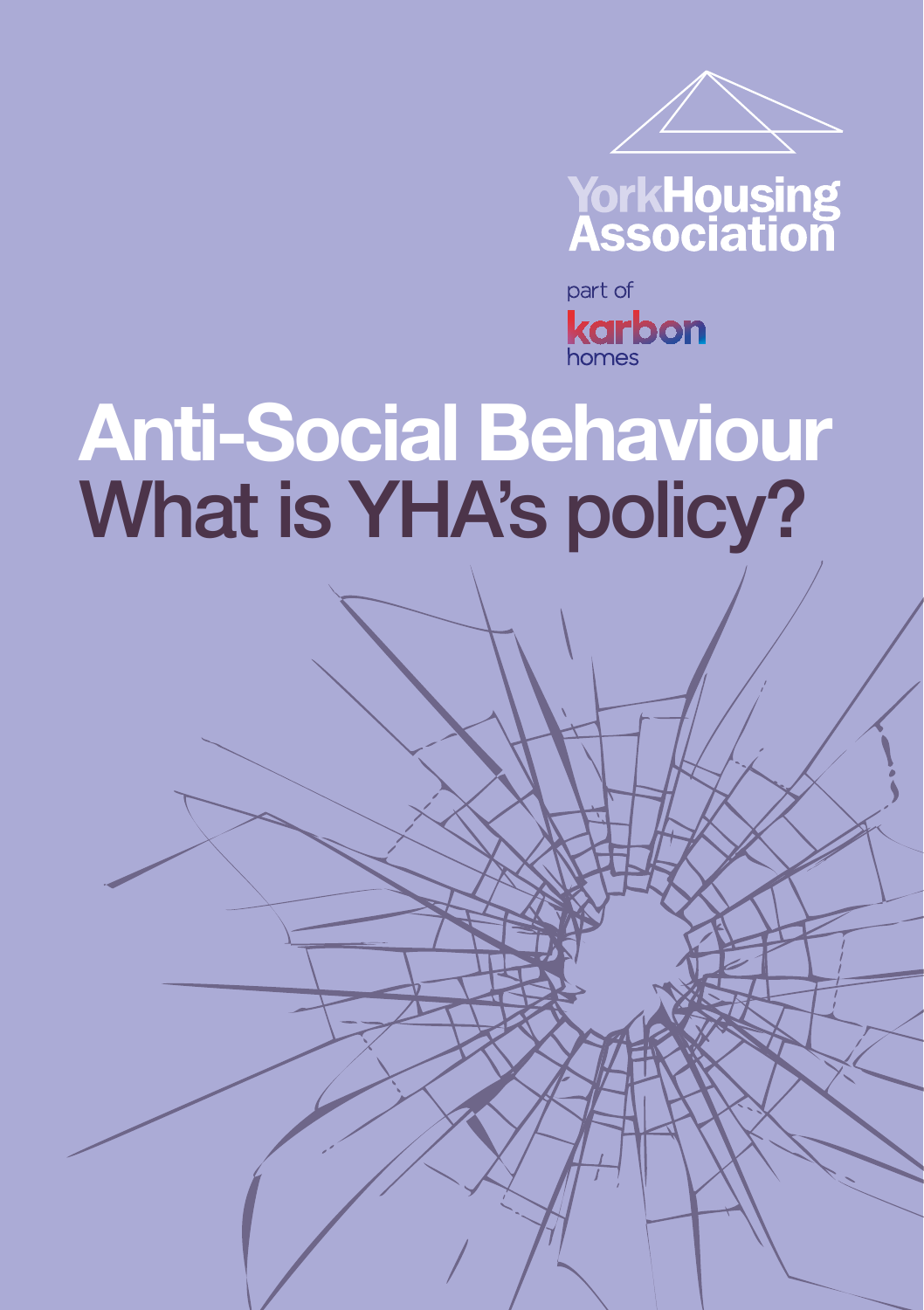#### What is YHA's policy on Anti-Social Behaviour?

York Housing Association (YHA) recognises that anti-social behaviour has a harmful impact on individuals and communities.

We are committed to enabling residents in the communities in which we work, to have the quiet enjoyment of their home with decent, safe and secure living conditions. Everyone has the right to live the way they want as long as it doesn't spoil the quality of life for others. This does mean being tolerant, accepting and respecting the needs and choices of other people.

YHA will challenge ASB reported to us and do everything that is reasonably possible in order to deliver a responsive and high quality service to all residents.

Any action taken to address anti-social behaviour will be appropriate and proportionate action in relation to the case. Both non legal remedies and/or legal proceedings may be considered to resolve ASB.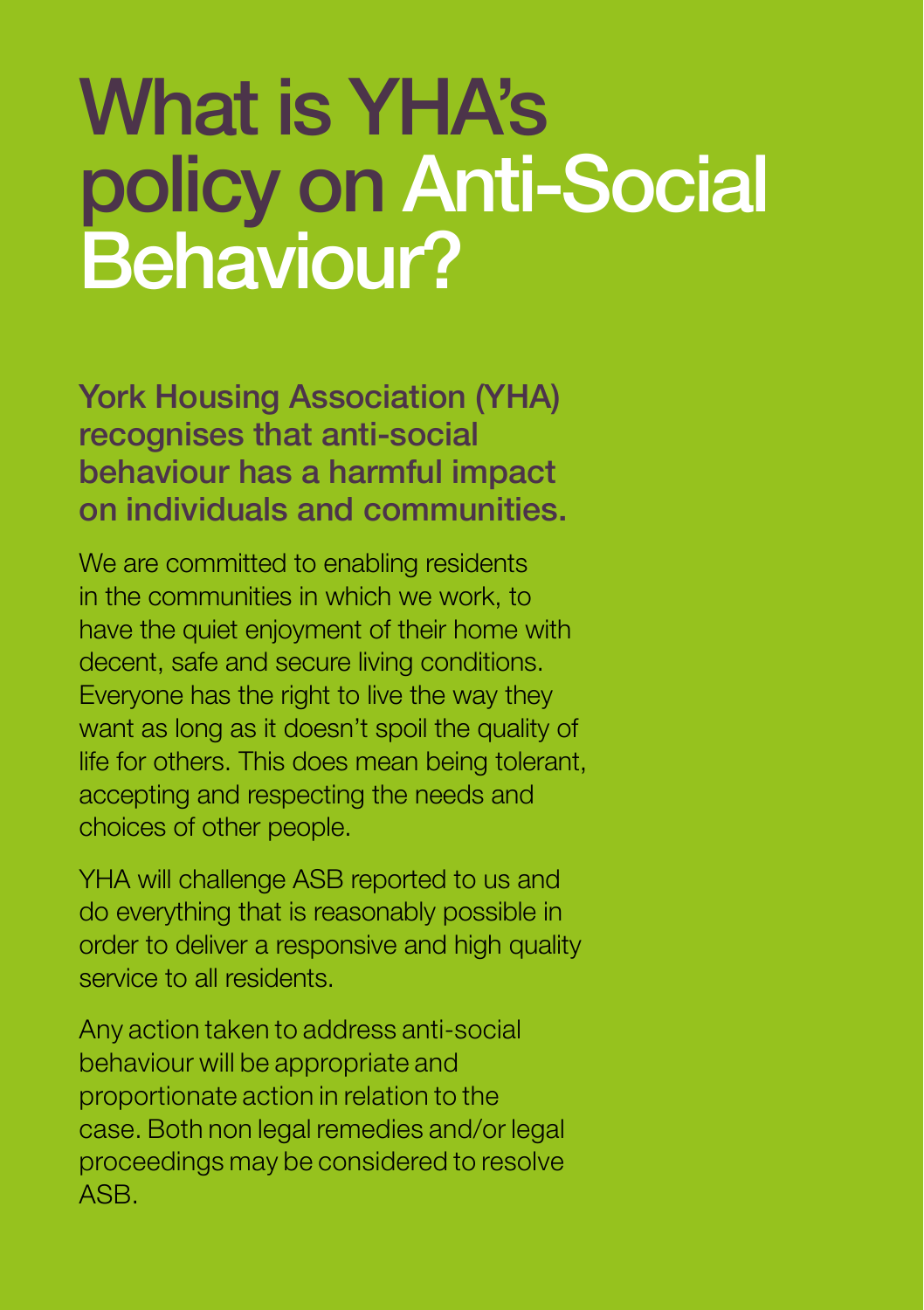### What is Anti-Social Behaviour?

YHA defines anti-social behaviour in accordance with the provisions of the Anti-Social Behaviour, Crime and Policing Act 2014 as being:

**(a)** Conduct that has caused, or is likely to cause, harassment, alarm or distress to any person,

**(b)** Conduct capable of causing nuisance or annoyance to a person in relation to that person's occupation of residential premises, or

**(c)** Conduct capable of causing housing-related nuisance or annoyance to any person.

#### Anti-Social Behaviour (ASB) typically falls into one of the following categories:

| <b>Noise</b>            | Domestic abuse             |
|-------------------------|----------------------------|
| Verbal abuse/           | Other physical violence    |
| harassment/threatening  | Litter/rubbish/fly tipping |
| behaviour/intimidation  | <b>Garden Nuisance</b>     |
| Hate related incident   | Misuse of communal areas/  |
| Vandalism and damage    | public space/loitering     |
| to property             | Prostitution/sexual        |
| Pet and animal nuisance | acts/kerb crawling         |
| Nuisance from vehicles  | Other criminal             |
| Alcohol related         | behaviour/crime            |
|                         |                            |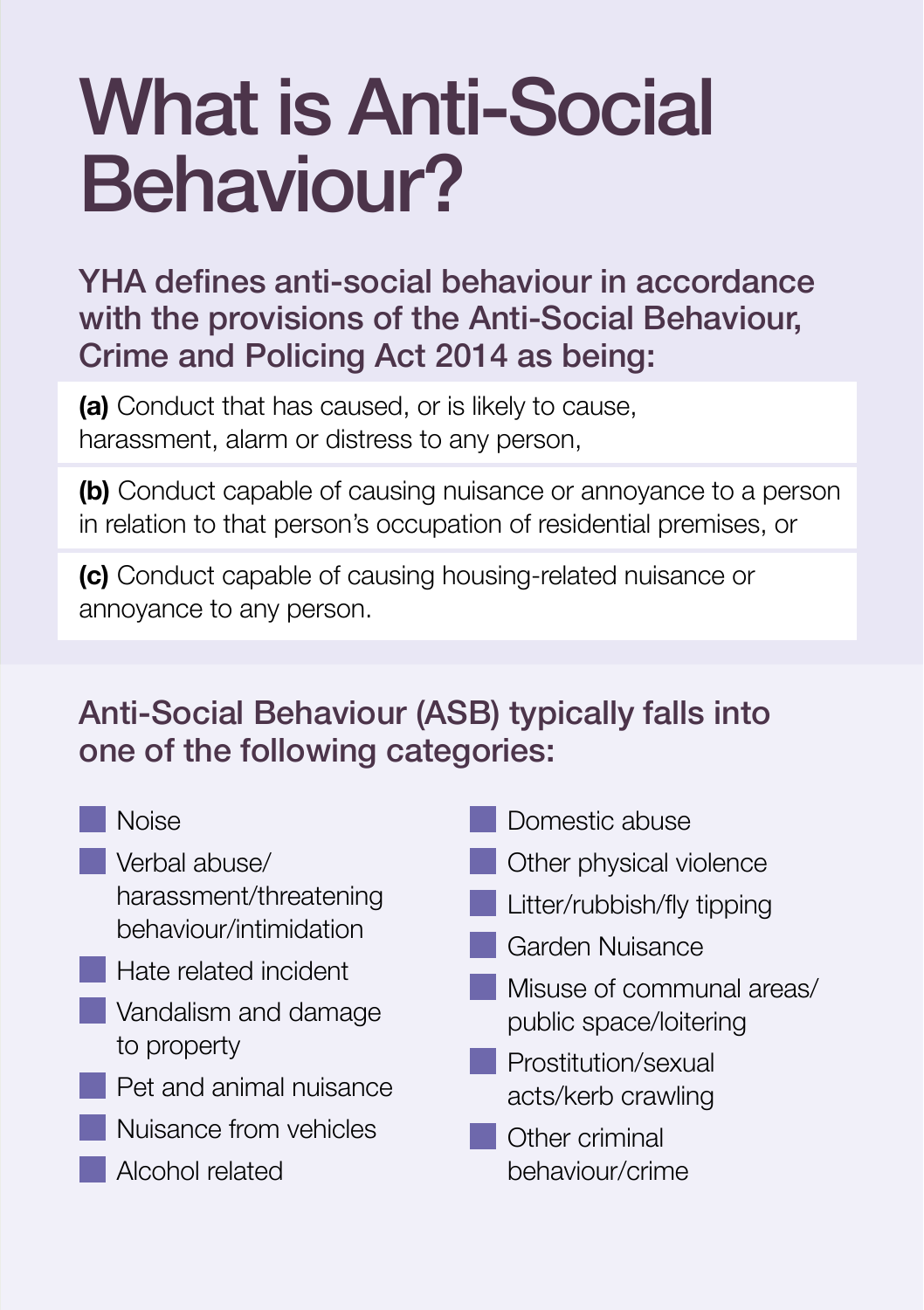### How to report anti-social behaviour?

#### YHA understands that incidents of ASB can happen at any time and we aim to ensure we are approachable, responsible and accessible.

It is important that reporting incidents is as easy as possible. Anti-social behaviour (ASB) can be reported:

- In person to any member of staff
- **By telephone**
- In writing, by email or through social media
- Via a tenants/residents association, community group, community representative or Local Authority Community Safety Team
- Via a Councillor or MP
- We will accept anonymous complaints of ASB, even though it can be difficult to conduct a full investigation without knowing the identity of a complainant.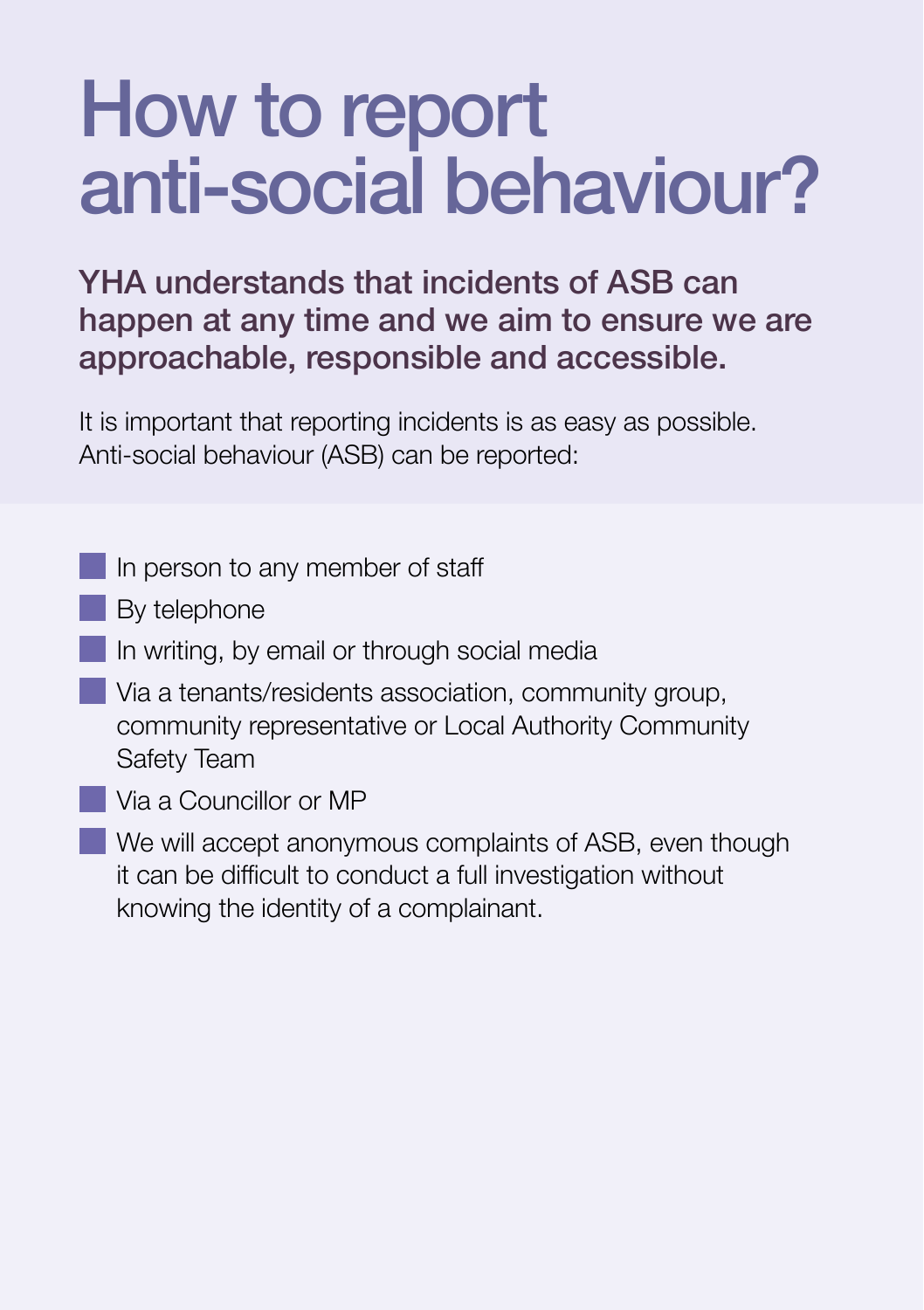#### What you can expect from us:

**Officers will arrange for the** victim/reporter/information provider/complainant to speak to a member of staff, in private and in a safe environment.

**Staff will be trained to deal** with anti-social behaviour.

 Where possible a member of staff who is the same sex or ethnic origin will discuss the issues if you feel more comfortable with this.

**If required we will arrange** for a professional interpreter or signer.

**Officers will listen to you and** give you time to explain your situation.

We will treat all information you give to us in confidence and will only pass on the information to other agencies if you give us your permission.

We will keep you informed of the investigation and explain the implications of any action taken. You must agree to any action that may be taken.

We will ensure any literature is translated into your first language wherever necessary.

Where we are unable to help, YHA will refer you to other agencies.

Wherever possible we will respect confidentiality. Information may be shared with other agencies for the purpose of preventing ASB or crime. For example, any information that is disclosed of a crime or issues relating to child protection matters must be referred to the relevant agency.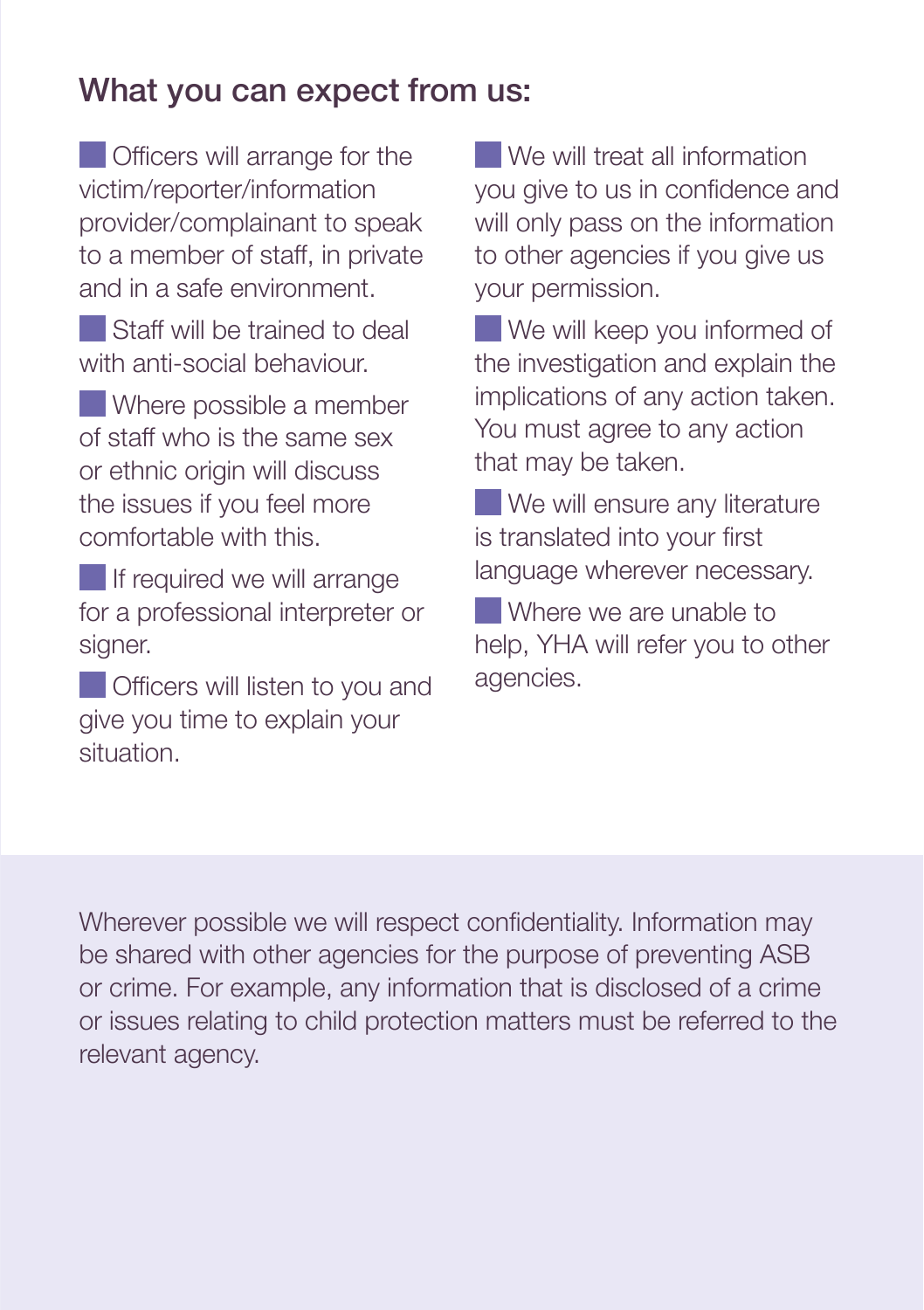YHA will seek to support and sustain tenancies using early intervention methods. If the problem continues, we may take the following actions, in partnership with relevant agencies (this list is not exhaustive):

**Visits/warning letters. Acceptable Behaviour Agreements.** Injunctions. Demotion orders. **Possession Proceedings (a last resort).** 

What you can

# do to help

Talk to your neighbour. Many noise nuisance problems can be resolved just by talking politely and explaining why the behaviour is causing a problem to you. It is important to stay calm and stick to the facts.

**Collect evidence.** Evidence will be needed if further action is to be taken, therefore evidence can be completed by completing diary sheets and collecting names of other witnesses. The more information you can provide, the easier it is for us to help.

**Contact other agencies. We work in partnership with a** number of agencies to help resolve ASB cases. You can also help by contacting them to demonstrate how you are affected.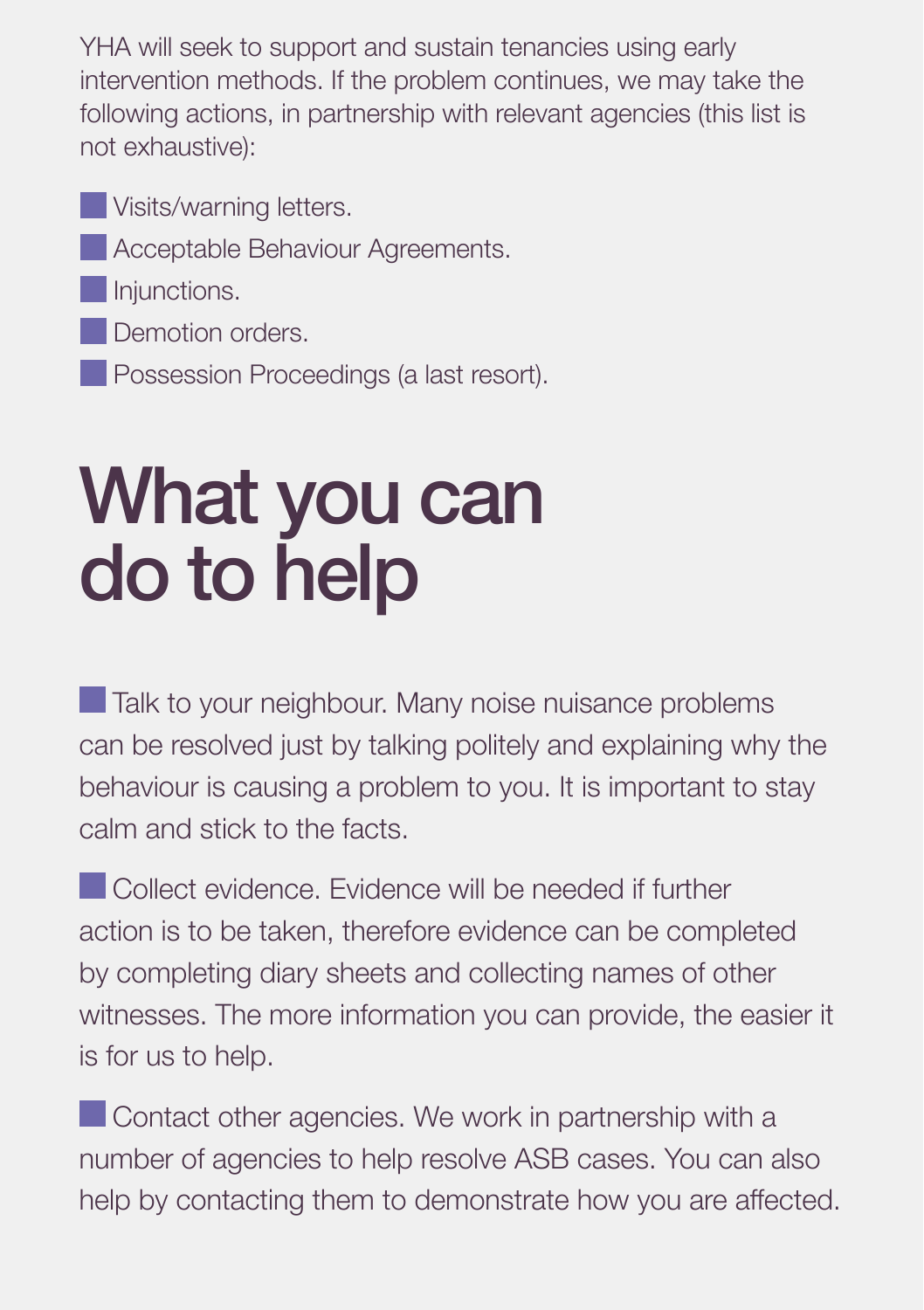## Closing cases

YHA have set timescales for resolving cases. Occasionally, due to factors such as delays in court proceedings, evidence gathering or other factors it may be necessary to extend those timescales.

In agreement with the victim, YHA will close cases when they have been resolved. Occasionally, there may be circumstances, when we close a case without the agreement of the victim. This is likely to be when YHA has explored all options and there may be nothing further to action.

If you remain unhappy with the service received, you can make a formal complaint through our complaints procedure.